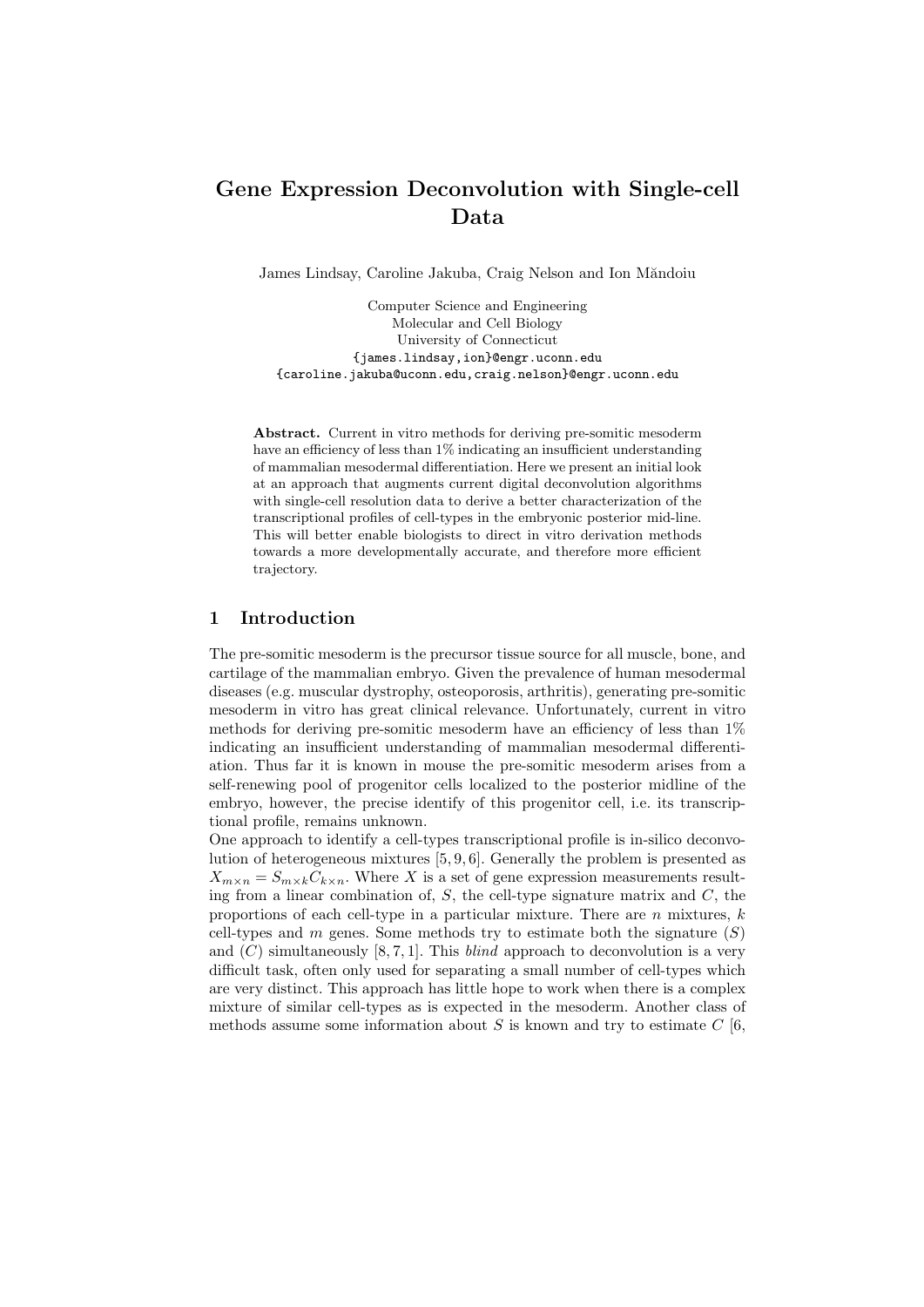9, 3]. The drawback to this approach is the assumption of that the complete, or partial cell-type profile is known.

The motivation for this paper is to deconvolve population level (i.e. mixtures) qPCR taken from the posterior mid-line of mouse embryos. This was done at the 7-8 somite stage and 12 population qPCR samples were taken, along with 97 single-cells. The expression level of 31 genes was characterized with RT-qPCR. Using the nomenclature described earlier this would give us an expression matrix  $X_{31\times12}$ . Additionally 97 single-cells from the same embryo section and stage where characterized with RT-qPRC at the same 31 genes. The expression matrix X is given and our goal is to factor this matrix into  $S_{31\times k}$  and  $C_{k\times 12}$ . Unfortunately since the true  $S$  and  $C$  matrix are unknown we have developed a simulation on which to benchmark our approach before applying our approach to the real data.

# 2 Methods

We propose using a two-pronged approach whereby single-cell qPCR observations are assigned to cell-types using unsupervised clustering in order to create S, then given X and S we can solve for the concentration of each mixture in,  $C$ , using constrained quadratic programming.

## 2.1 Constructing Cell-Type Signatures

Noise Reduction Single-cell qPCR data is known to be noisy due to cell cycle variations, experimental difficulties and due to the fact that the definition of a cell-type is somewhat nebulous [10]. While the third difficulty is quite challenging to address, it is possible to use simple filtering to reduce the noise associated with the first two. In figure 2.2 we used PCA to visualize the variability in the data, we observed little evidence of clustering in (part a). Next we applied a common technique where each sample was required to have .95 Pearson correlation with at-least one sample, otherwise it is removed. There is stronger evidence of clustering (part b).

## 2.2 Signature Matrix

Clustering gene expression data is a problem that has been widely studied for over a decade. The problem is an instance of unsupervised learning, where samples need to be labelled based on their gene expression. Numerous objectives have been proposed such as minimizing the distance between samples in a cluster, and others focus on grouping functionally related samples. In this developmental context which we are working the proper clustering objective is not immediately evident. The embryo will develop into several distinct regions, and each region will be made up of a mixture of cell-types. Therefore we chose to use k-means clustering to group the single-cell data because it explicitly allows us to control the number of theoretical cell-types. The clustering of the single-cell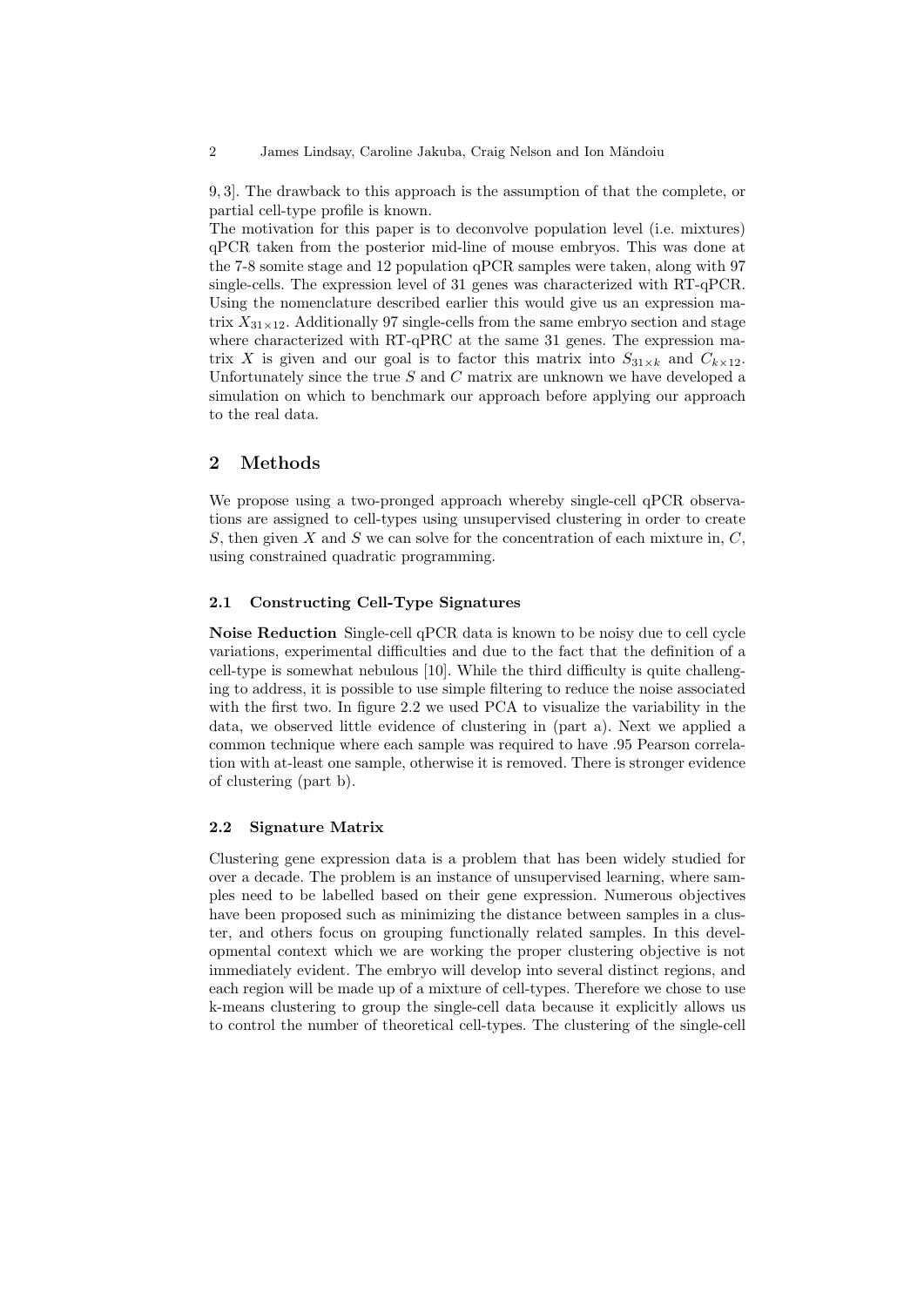

**Fig. 1.** PCA plot of single-cell qPCR data labelled via k-means cluster with  $k=3$ . The population level data is plotted in black. part $(a)$ : No filtering was applied. part $(b)$ : Pearson correlation filtering is applied.

data can be seen in figure . The average expression profile of each single-cell in a cluster is used to create the cell-type signature matrix  $S_{m \times k}$ . The cluster assignments have the following proportions,  $0 = 29\%, 1 = 27\%, 2 = 44\%$ .

## 2.3 Concentration Matrix

The next task is to solve for the concentration matrix  $C_{k\times n}$ . We utilize the same methodology described in [3] to compute the concentration matrix. Each observation (or column) in the expression matrix  $X$  is a linear combination of each cell-type at a given concentration. Let us denote the vector  $\bar{x}$  as a particular column in X and the vector  $\bar{c}$  as its corresponding column in C.

minimize 
$$
||S\bar{c} - \bar{x}||_2
$$
  
subject to 
$$
\sum \bar{c} = 1
$$

$$
\bar{c}_i \ge 0 \ \forall i = 0...m
$$

This least-squares formulation can be solved with any constrained quadratic programming solver. Once every column in C has been solved the system has been deconvolved.

## 3 Experimental Results

## 3.1 Simulation Design

In order to asses our approaches ability to deconvolve qPCR mixtures we developed a way to simulate mixtures. As part of the simulation we will assume that the true signature matrix is known and it is the same as what one would get from utilizing k-means clustering on the single-cell data as described in the previous section, k is fixed to 3. We introduce one parameter into the simulation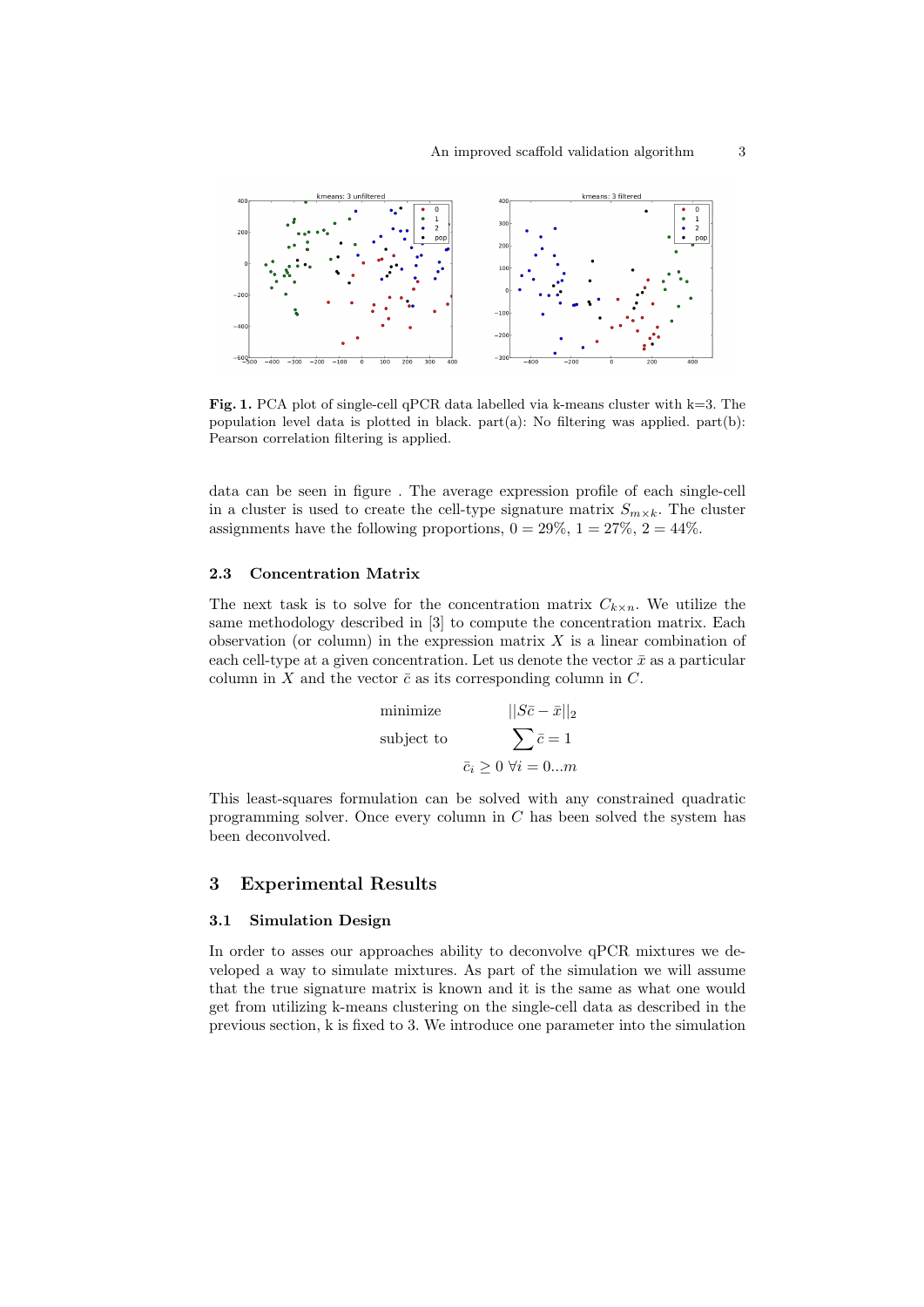$e = 5, 10, 25, 50, 100, 200$  which becomes the noise parameter and it represents the number of single-cell's used to create a particular mixture.

For a single mixture  $\hat{x}$  we first simulate the concentration of each cell-type  $c$ by choosing  $k$  numbers at random from the uniform distribution, and scaling all columns by their sum. Then  $e \times \hat{c}_j$  for each cell-type j, gives a count of single-cell observation to choose uniformly at random from each cell-type.  $\hat{x}$  is then just a sum of the chosen single-cell. Since our current method is not a *global* optimization, in that each mixture is treated independent of the others we simply chose to use 10 mixtures per experiment yielding an expression matrix  $X_{31\times10}$ , each experiment was replicated 10 times.



Fig. 2. The average root mean square error (RMSE) for predicted concentrations against the actual is on the y-axis. The x-axis is the number of single-cell observations used in each mixture, which is our *noise* parameter. The error bars represent the standard deviation across the 10 replicates.

#### 3.2 Evaluation Metrics

One common metric for evaluating the accuracy of the constrained least-squares method for estimating concentrations is tracking the root mean square error of each predicted concentration against the truth while varying the number of single-cell mixtures. In figure we see that the RMSE is higher when fewer singlecell samples are taken. However the decrease in RMSE levels off at approximately 100 samples, indicating that more resolution does not help.

While the RMSE is a good summary statistic it is not clear how the cell-type proportions effect the outcome. By plotting the concordance between the observed concentrations and actual for each cell-type we can shed some light. In figure , part a shows that at a high error rate (i.e. few single-cells) there is much more variability between observed and actual concentrations. While in part b, at a low error rate the variability is reduced. However in both parts there is a systematic over and under estimation of concentrations for all cell-types.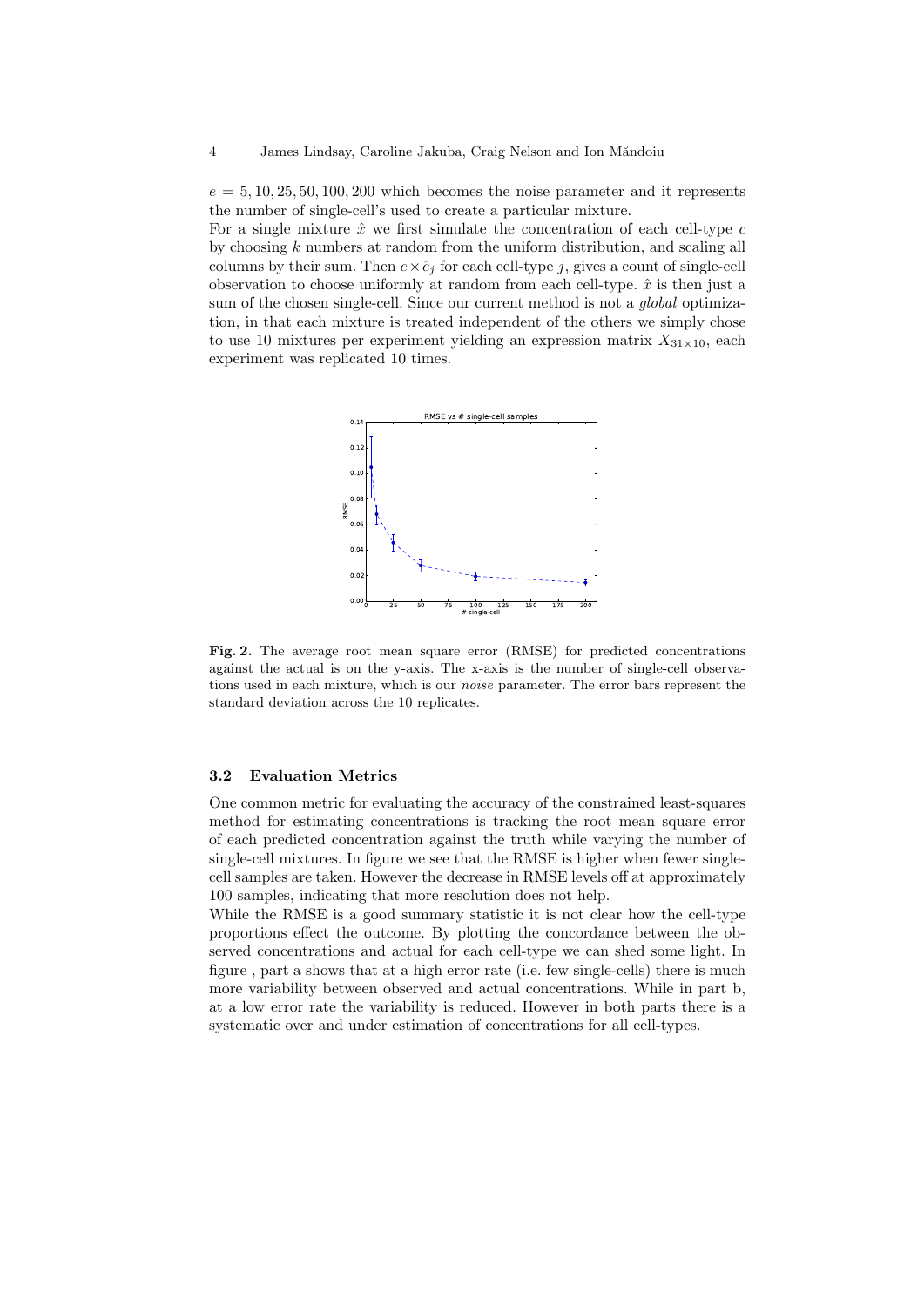#### 3.3 Conclusion

This work is just the first step into fully exploring the use of deconvolution and single-cell resolution qPCR to identify progenitor cell-types in complex mixtures. In figure it was observed that there is a limit to the number of single-cell observations necessary to get meaningful deconvolution. Also figure demonstrates that the least squares approach is capable of deconvolving complex mixtures. However before this method can be applied to real data it is necessary to characterize the effects of skewed cell-type proportions and very rare cell-types like the pre-somitic mesoderm.

Acknowledgements. This project was supported by in part by awards IIS-0546457 and IIS-0916948 from NSF.

## References

- 1. Erkkil¨a, T., Lehmusvaara, S., Ruusuvuori, P., Visakorpi, T., Shmulevich, I., Lähdesmäki, H.: Probabilistic analysis of gene expression measurements from heterogeneous tissues. Bioinformatics 26(20), 2571–2577 (Oct 2010), http://dx.doi. org/10.1093/bioinformatics/btq406
- 2. Filho, I.G.C., Filho, C., De Mestrado, D.a., Francisco, O., Carvalho, A.T., Marcílio, C.o., Souto, C.P., De, C., Pós-graduaç ao, I., Ciência, E., Computação, D., Gesteira, I., Filho, C., Data, G.E.: Comparative Analysis of Clustering Methods for Gene Expression Data (2003), http://citeseerx.ist.psu.edu/viewdoc/summary?doi= 10.1.1.61.5129
- 3. Gong, T., Hartmann, N., Kohane, I.S., Brinkmann, V., Staedtler, F., Letzkus, M., Bongiovanni, S., Szustakowski, J.D.: Optimal Deconvolution of Transcriptional Profiling Data Using Quadratic Programming with Application to Complex Clinical Blood Samples. PLoS ONE 6(11), e27156+ (Nov 2011), http: //dx.doi.org/10.1371/journal.pone.0027156
- 4. Jiang, D., Tang, C., Zhang, A.: Cluster analysis for gene expression data: A survey. IEEE Trans. on Knowl. and Data Eng. 16(11), 1370–1386 (Nov 2004), http://dx. doi.org/10.1109/TKDE.2004.68
- 5. Lu, P., Nakorchevskiy, A., Marcotte, E.M.: Expression deconvolution: A reinterpretation of DNA microarray data reveals dynamic changes in cell populations. Proceedings of the National Academy of Sciences 100(18), 10370–10375 (Sep 2003), http://dx.doi.org/10.1073/pnas.1832361100
- 6. Qiao, W., Quon, G., Csaszar, E., Yu, M., Morris, Q., Zandstra, P.W.: PERT: A Method for Expression Deconvolution of Human Blood Samples from Varied Microenvironmental and Developmental Conditions. PLoS Comput Biol 8(12), e1002838+ (Dec 2012), http://dx.doi.org/10.1371/journal.pcbi.1002838
- 7. Repsilber, D., Kern, S., Telaar, A., Walzl, G., Black, G.F., Selbig, J., Parida, S.K., Kaufmann, S.H., Jacobsen, M.: Biomarker discovery in heterogeneous tissue samples -taking the in-silico deconfounding approach. BMC bioinformatics  $11(1)$ , 27+ (Jan 2010), http://dx.doi.org/10.1186/1471-2105-11-27
- 8. Schwartz, R., Shackney, S.E.: Applying unmixing to gene expression data for tumor phylogeny inference. BMC bioinformatics 11(1), 42+ (Jan 2010), http://dx.doi. org/10.1186/1471-2105-11-42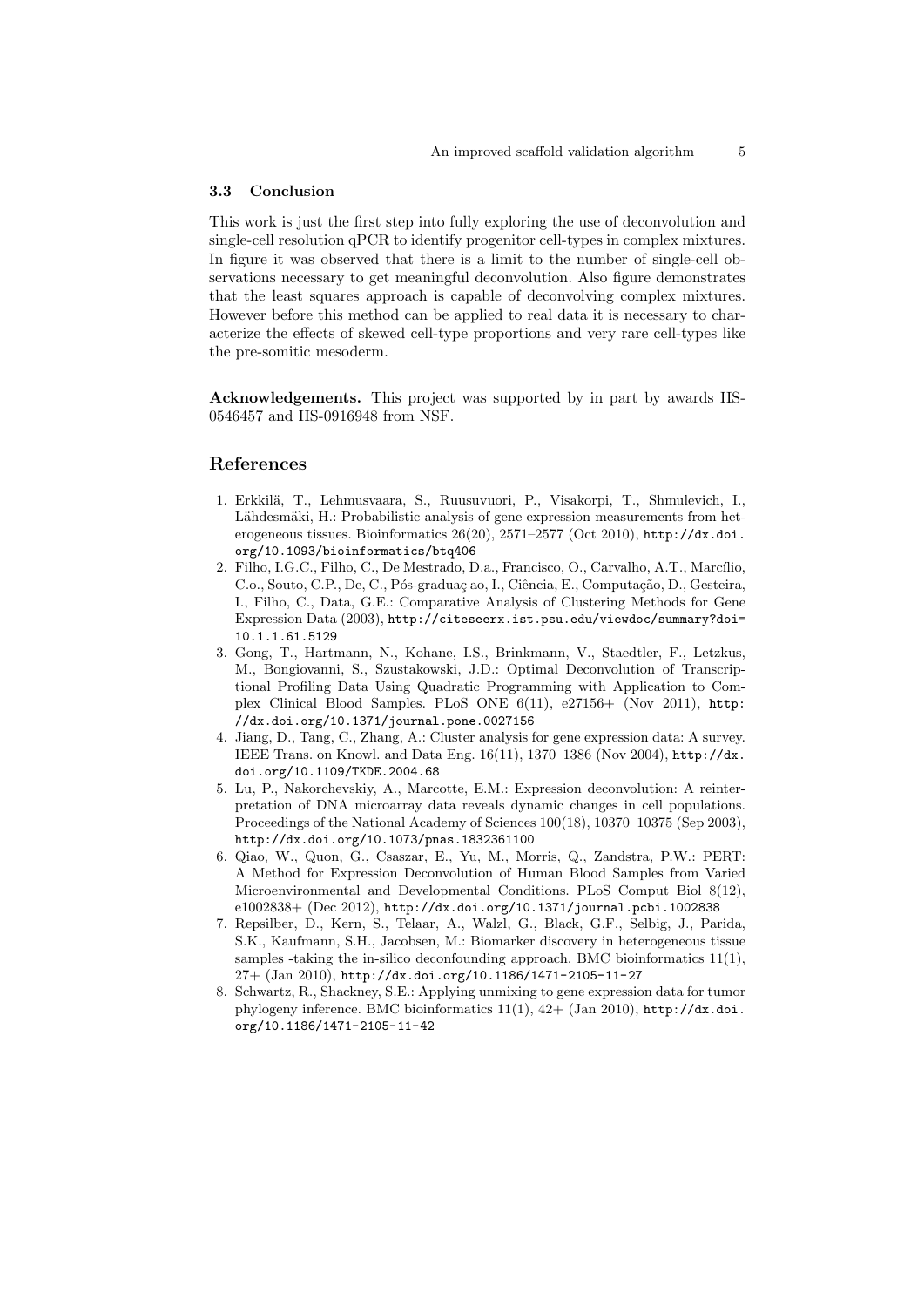- 6 James Lindsay, Caroline Jakuba, Craig Nelson and Ion Măndoiu
- 9. Shen-Orr, S.S., Tibshirani, R., Khatri, P., Bodian, D.L., Staedtler, F., Perry, N.M., Hastie, T., Sarwal, M.M., Davis, M.M., Butte, A.J.: Cell typespecific gene expression differences in complex tissues. Nature Methods 7(4), 287–289 (Mar 2010), http://dx.doi.org/10.1038/nmeth.1439
- 10. Taniguchi, K., Kajiyama, T., Kambara, H.: Quantitative analysis of gene expression in a single cell by qPCR. Nature methods 6(7), 503–506 (Jul 2009), http://dx.doi.org/10.1038/nmeth.1338